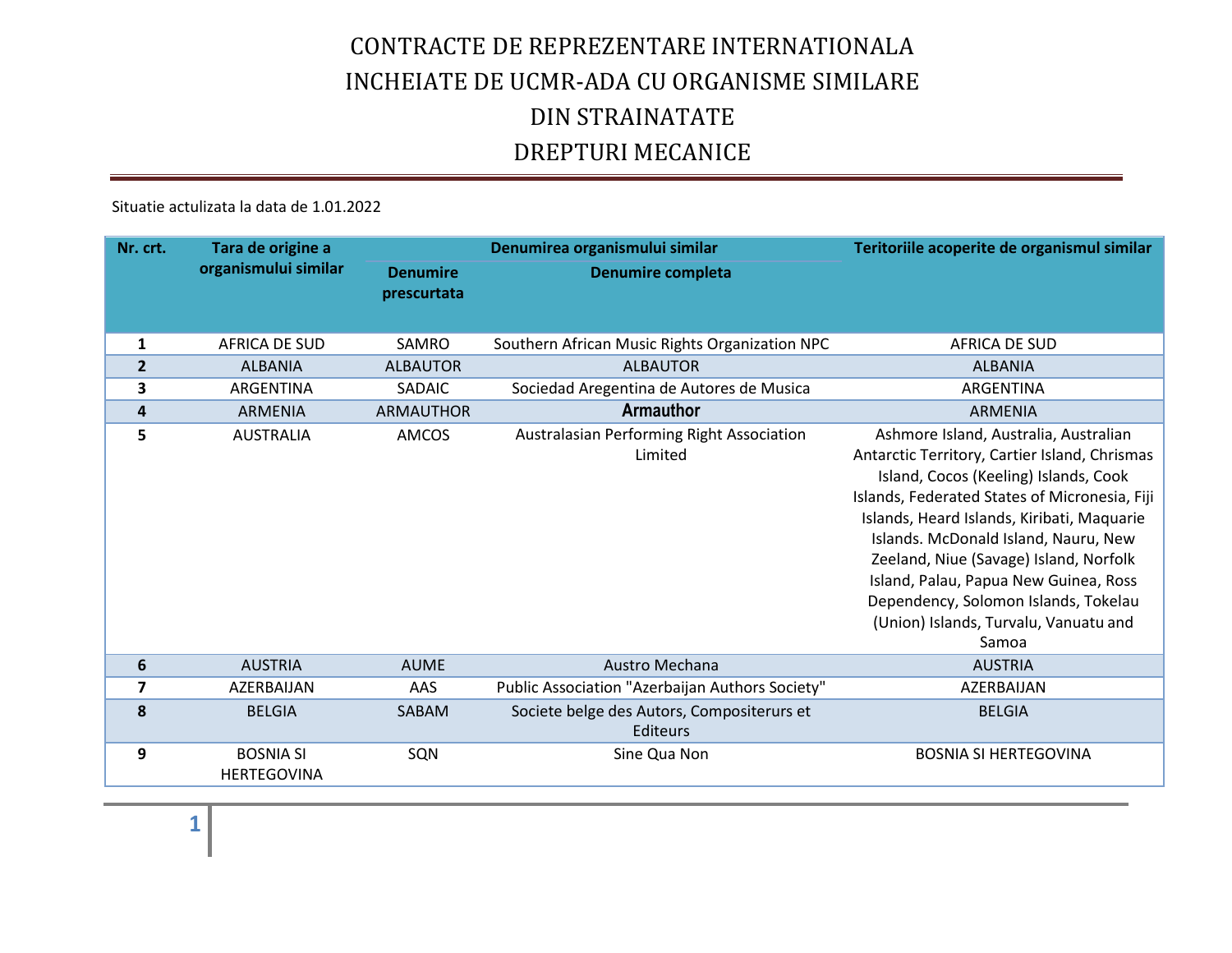| 10 | <b>BULGARIA</b>         | <b>MUSICAUTOR</b> | <b>MUSICAUTOR Bulgarian Society of Composers</b><br>and Autohors for Performing and Mechanical<br><b>Rights</b> | <b>BULGARIA</b>                                                              |
|----|-------------------------|-------------------|-----------------------------------------------------------------------------------------------------------------|------------------------------------------------------------------------------|
| 11 | CANADA                  | <b>SODRAC</b>     | THE SOCIETY FOR REPRODUTION TIGHTS OF<br>AUTHORS, COMPOSERS AND PUBLISHERS IN<br>CANADA (UNITA CU SOCAN)        | CANADA                                                                       |
| 12 | <b>CEHIA</b>            | <b>OSA</b>        | Ochranny svaz autorsky pro prava k dilum<br>hudebnim                                                            | <b>CEHIA</b>                                                                 |
| 13 | <b>CHILE</b>            | <b>SCD</b>        | Sociedad Chilena del Derecho Autor                                                                              | <b>CHILE</b>                                                                 |
| 14 | <b>CHINA</b>            | <b>MCSC</b>       | Music Copyright Society of China                                                                                | <b>CHINA</b>                                                                 |
| 15 | <b>CHINA -HONG KONG</b> | <b>CASH</b>       | <b>CASH</b>                                                                                                     | <b>HONG KONG</b>                                                             |
| 16 | <b>COLUMBIA</b>         | SAYCO             | Sociedad de Autores y Compositores de<br>Colombia                                                               | <b>COLUMBIA</b>                                                              |
| 17 | <b>CROATIA</b>          | <b>HDS ZAMP</b>   | <b>Croatian Composers' Society</b>                                                                              | <b>CROATIA</b>                                                               |
| 18 | <b>CUBA</b>             | <b>ACDAM</b>      | Agencia Cubana de Derecho de Autor Musical                                                                      | <b>CUBA</b>                                                                  |
| 19 | <b>DANEMARCA</b>        | <b>NCB</b>        | NORDISK COPYRIGHT BUREAU (NCB)                                                                                  | Danemarca Norvegia, Suedia, Finlanda,<br>Islanda, Lituania, Letonia, Estonia |
| 20 | <b>ELVETIA</b>          | <b>SUISA</b>      | Cooperative Siciety of Music Authors and<br>Publishers                                                          | ELVETIA Si LIECHTENSTEIN                                                     |
| 21 | <b>ESTONIA</b>          | EAU               | <b>Eesti Autorite Uhing</b>                                                                                     | <b>ESTONIA</b>                                                               |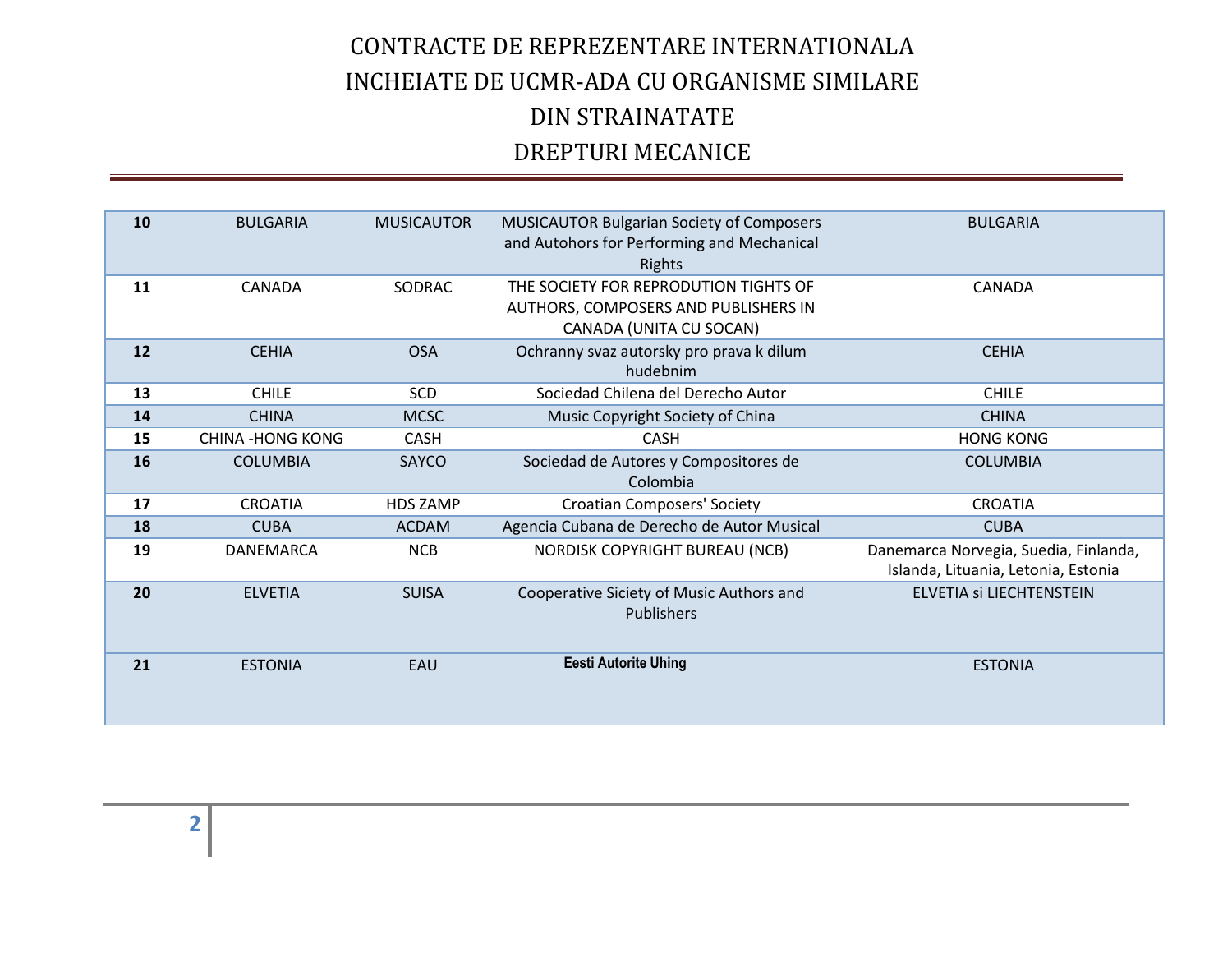| 22 | <b>FRANTA</b>     | <b>SDRM</b>   | SOCIETE PUR L'ADMINISTRATION DU DROIT DE<br>REPRODUCTION MECHANIQUE DES AUTORES,<br><b>COMPOSITEURS ET EDITEURS</b> | FRANTA (FRANTA METROPOLITANA,<br>MARTINIGUE, GUADELOUPE, GUYARE,<br>REUNION, MAYOTTE, POLYNESIE,<br>NOUVELLE-CALEDOINE, SAINT-PIERRE ET<br>MIQUELON), TERRES AUSTRALES ET<br>ANTARCTIQUES FRANCAISE, WALLIS ET<br>FURTUNA, ANDORRE, LUXEMBOURG,<br>MONACO, BENIN BURKINA FASO,<br>CAMEROUN, CENTRAFRIQUE, CONGO,<br>COTE D'IVOIRE, DJIBOUTI, GABON,<br>GAMBIE, GUINEE, MADAGASCAR, MALI,<br>MAROC, MAURITANIE, NIGER, SENEGAL,<br>TCHAD, TOGO, TUNISIE, ZAIRE, EGYPTE,<br><b>LIBAN</b> |
|----|-------------------|---------------|---------------------------------------------------------------------------------------------------------------------|----------------------------------------------------------------------------------------------------------------------------------------------------------------------------------------------------------------------------------------------------------------------------------------------------------------------------------------------------------------------------------------------------------------------------------------------------------------------------------------|
| 23 | <b>GEORGIA</b>    | SAS           | <b>Georgian Authors Society</b>                                                                                     | <b>GEORGIA</b>                                                                                                                                                                                                                                                                                                                                                                                                                                                                         |
| 24 | <b>GERMANIA</b>   | <b>GEMA</b>   | The Gesellscht Fur Musikalische Auffurungs - und<br>Mechanische Vervielfaltigungsrechte                             | <b>GERMANIA</b>                                                                                                                                                                                                                                                                                                                                                                                                                                                                        |
| 25 | <b>ISRAEL</b>     | <b>ACUM</b>   | ACUM Ltd. Society of Authors, Composers and<br><b>Music Publishers</b>                                              | <b>ISRAEL</b>                                                                                                                                                                                                                                                                                                                                                                                                                                                                          |
| 26 | <b>ITALIA</b>     | <b>SIAE</b>   | Societa Italiana degli Autori ed Editori                                                                            | ITALIA, Republique de San Marino, Vatican                                                                                                                                                                                                                                                                                                                                                                                                                                              |
| 27 | <b>JAPONIA</b>    | <b>JASRAC</b> | Japanese Society for Rights of Authors<br><b>Composers and Publishers</b>                                           | <b>JAPONIA</b>                                                                                                                                                                                                                                                                                                                                                                                                                                                                         |
| 28 | <b>KAZAKHSTAN</b> | <b>KAZAK</b>  | Kazakhstan authors' society                                                                                         | <b>KAZAKHSTAN</b>                                                                                                                                                                                                                                                                                                                                                                                                                                                                      |
| 29 | <b>LETONIA</b>    | AKKA/LAA      | Autortiesību ONU komunicēšanās<br>konsultāciju aģentūra / Latvijas Autoru<br>apvienība                              | LETONIA                                                                                                                                                                                                                                                                                                                                                                                                                                                                                |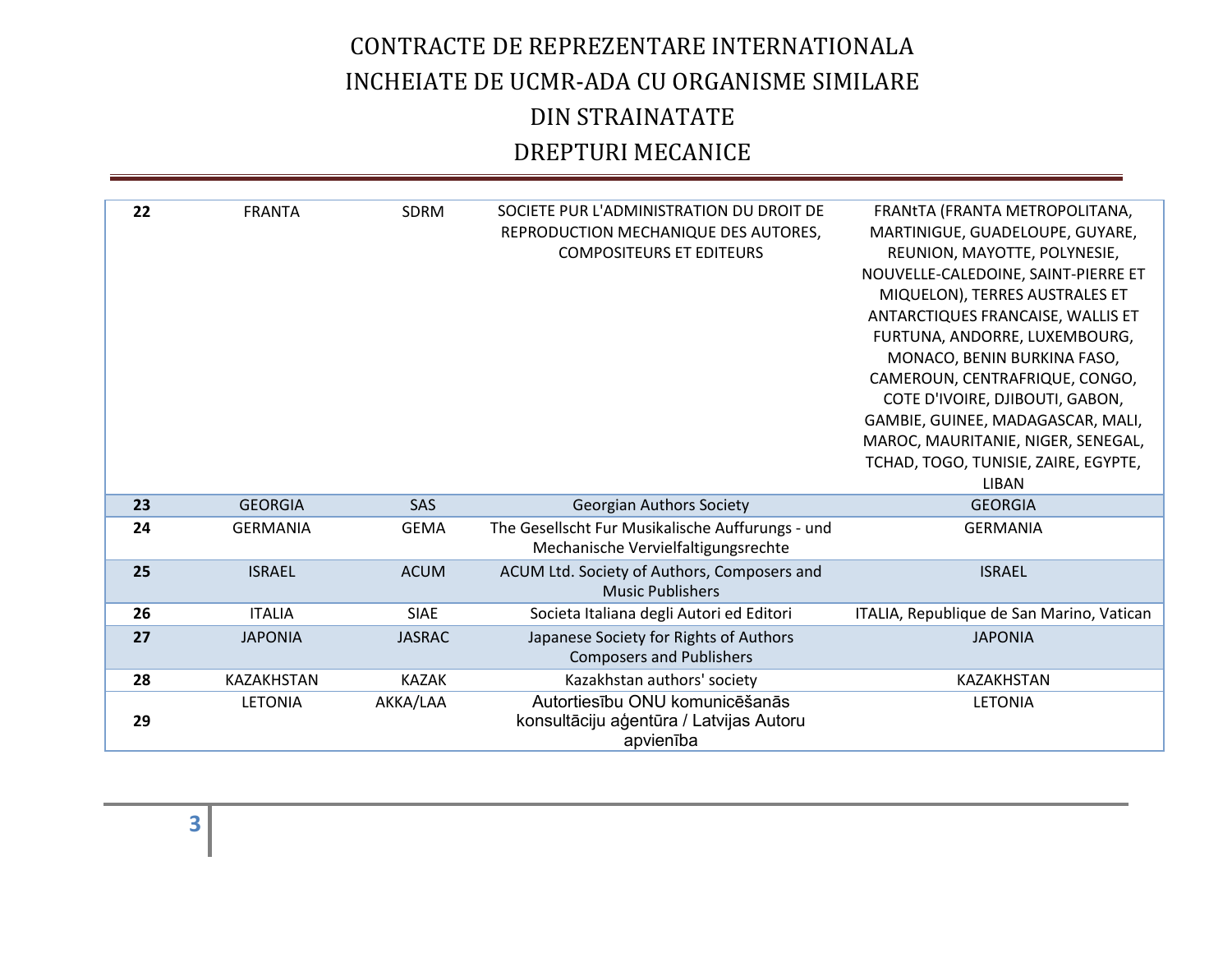| 30<br><b>MCPS</b><br><b>MAREA BRITANIE</b><br><b>Mechanical Copyright Protection Society Marea</b><br><b>Britanie</b> | United Kingdom, Isle of Man, Republic of<br>Ireland, Anguilla, Antigua and Barbuda,<br>Ascension Island, Bahamas, Bangladesh,<br>Barbados, Belize, Bermuda, British                                                                                                                                                                                                                                                                                                                                                                                                                   |
|-----------------------------------------------------------------------------------------------------------------------|---------------------------------------------------------------------------------------------------------------------------------------------------------------------------------------------------------------------------------------------------------------------------------------------------------------------------------------------------------------------------------------------------------------------------------------------------------------------------------------------------------------------------------------------------------------------------------------|
|                                                                                                                       | Antarctic Territory, British Indian Ocean<br>Territory, British Virgin Islands, Brunei,<br>Cayman Islands, Channel Islands, Cyprus,<br>Dominica, Falkland Islands, Ghana,<br>Gibraltar, Grenada, Guyana, India, Jamaica,<br>Kenya, Malawi, Malaysia, Malta,<br>Montserrat, Nigeria, Pakistan, Pitcairn,<br>Islands, St. Henela, St Kitts and Nevis, St.<br>Lucia, St. Vincent and The Grenadines,<br>Seychelles, Sierra Leone, Singapore, South<br>Georgia, South Sanwich Islands, Sri Lanka,<br>Tanzania, Tonga, Trinidad and Tobago,<br>Tristan da Cunha, Turks and Caicos Islands, |
|                                                                                                                       | Uganda, Zambia, Zimbabwe                                                                                                                                                                                                                                                                                                                                                                                                                                                                                                                                                              |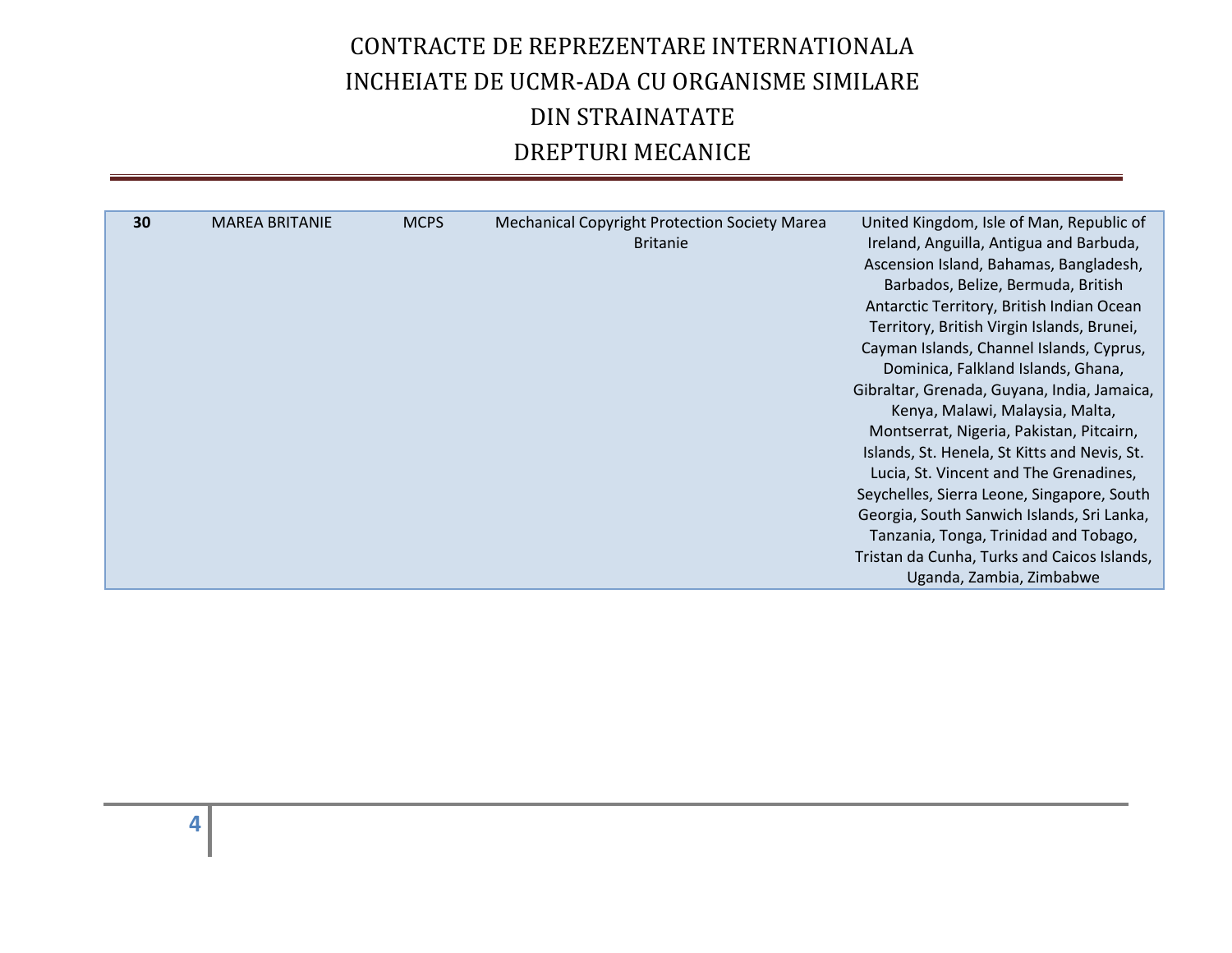| 31. | <b>LITUANIA</b> | LATGA         | <b>Association LATGA</b>                                                      | <b>LITUANIA</b>                                            |
|-----|-----------------|---------------|-------------------------------------------------------------------------------|------------------------------------------------------------|
|     |                 |               |                                                                               |                                                            |
|     |                 |               |                                                                               |                                                            |
|     |                 |               |                                                                               |                                                            |
|     |                 |               |                                                                               |                                                            |
|     |                 |               |                                                                               |                                                            |
|     |                 |               |                                                                               |                                                            |
|     |                 |               |                                                                               |                                                            |
|     |                 |               |                                                                               |                                                            |
|     |                 |               |                                                                               |                                                            |
|     |                 |               |                                                                               |                                                            |
| 32  | <b>MEXIC</b>    | SACM          | The Sociedad de Autores y Compositores de<br>Musica S/ de G. de I,P.          | <b>MEXIC</b>                                               |
| 33  | MUNTENEGRU      | PAM CG        | Organization for colective management of<br>muiscal authors rights Montenegro | MUNTENEGRU                                                 |
| 34  | <b>OLANDA</b>   | <b>STEMRA</b> | <b>STICHTING STEMRA</b>                                                       | NETHERLANDS, SURINAM, CURACAO, SINT                        |
|     |                 |               |                                                                               | NAARTEN, BONAIRE, SINT EUSTATIUS, SABA<br><b>AND ARUBA</b> |
| 35  | <b>PERU</b>     | <b>APDAYC</b> | Asociacion Peruna de Autores y Compositoris                                   | <b>PERU</b>                                                |